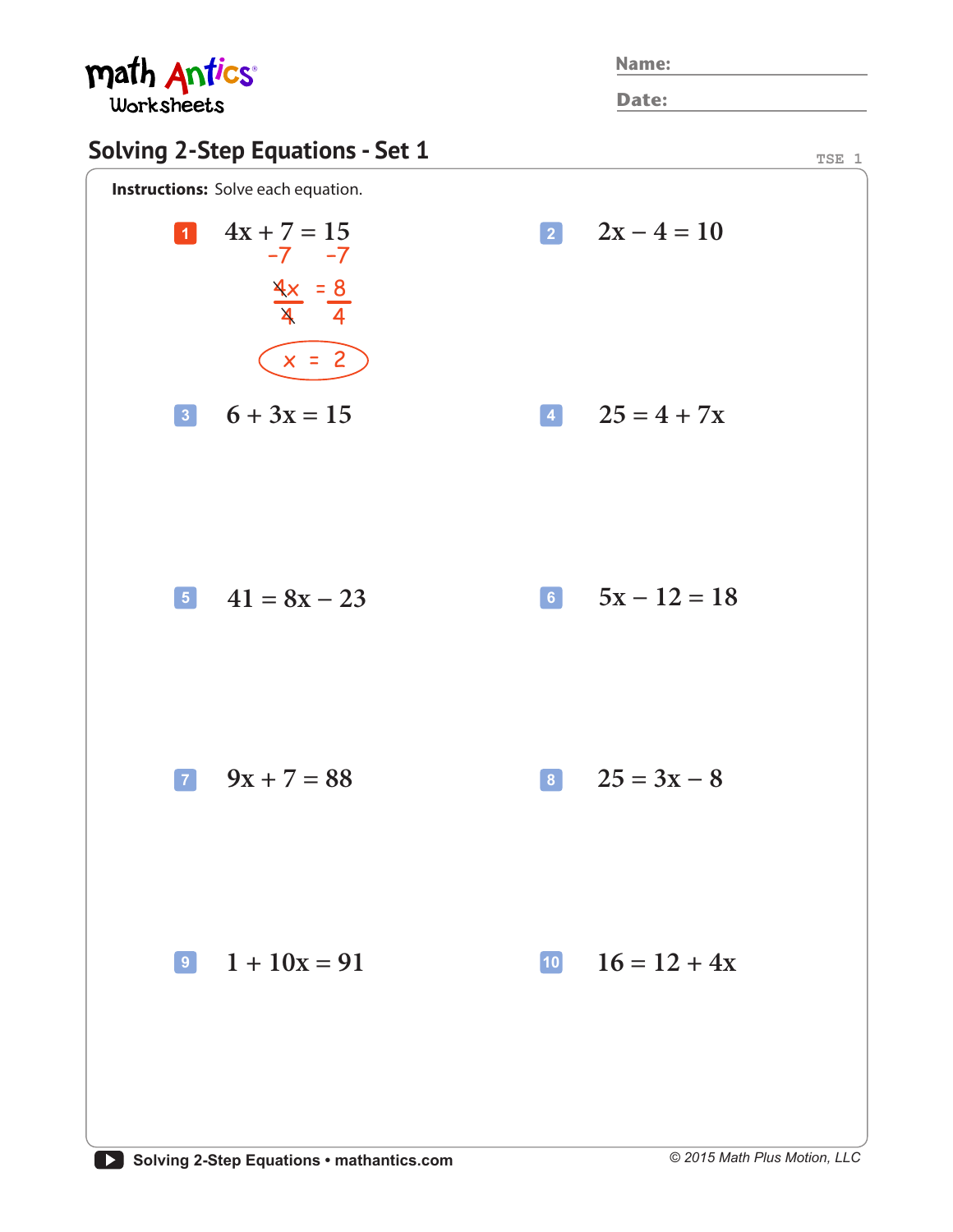math Antics® Worksheets

**Name:**

**Date:**

## **Solving 2-Step Equations - Set 2 Instructions:** Solve each equation. **TSE 2**  $1 \t 2 \t 12$ **5**  $5x + 20 = 75$ **9**  $21 = 21 + 7x$ **11** =  $\frac{1}{2}$  - 7 8 **3 4 + 15 = 20**  $\begin{array}{|c|c|c|}\n\hline\n8 & 4x - 11 = 5\n\end{array}$  $35 = 11 + 6x$  $(4)$  $\frac{x}{4}$  = 7(4) −5 −5  $(x = 28)$  $\frac{x}{2}$   $\frac{x}{2}$  - 3 = 9 **− 9 = 1**  $8 + \frac{4}{9} = 14$  $X + 5 - 12$   $X$ **x x x x**   $\frac{4}{-5}$   $\frac{5}{-5}$   $\frac{2}{-5}$ **12 2 6 9**

*© 2015 Math Plus Motion, LLC*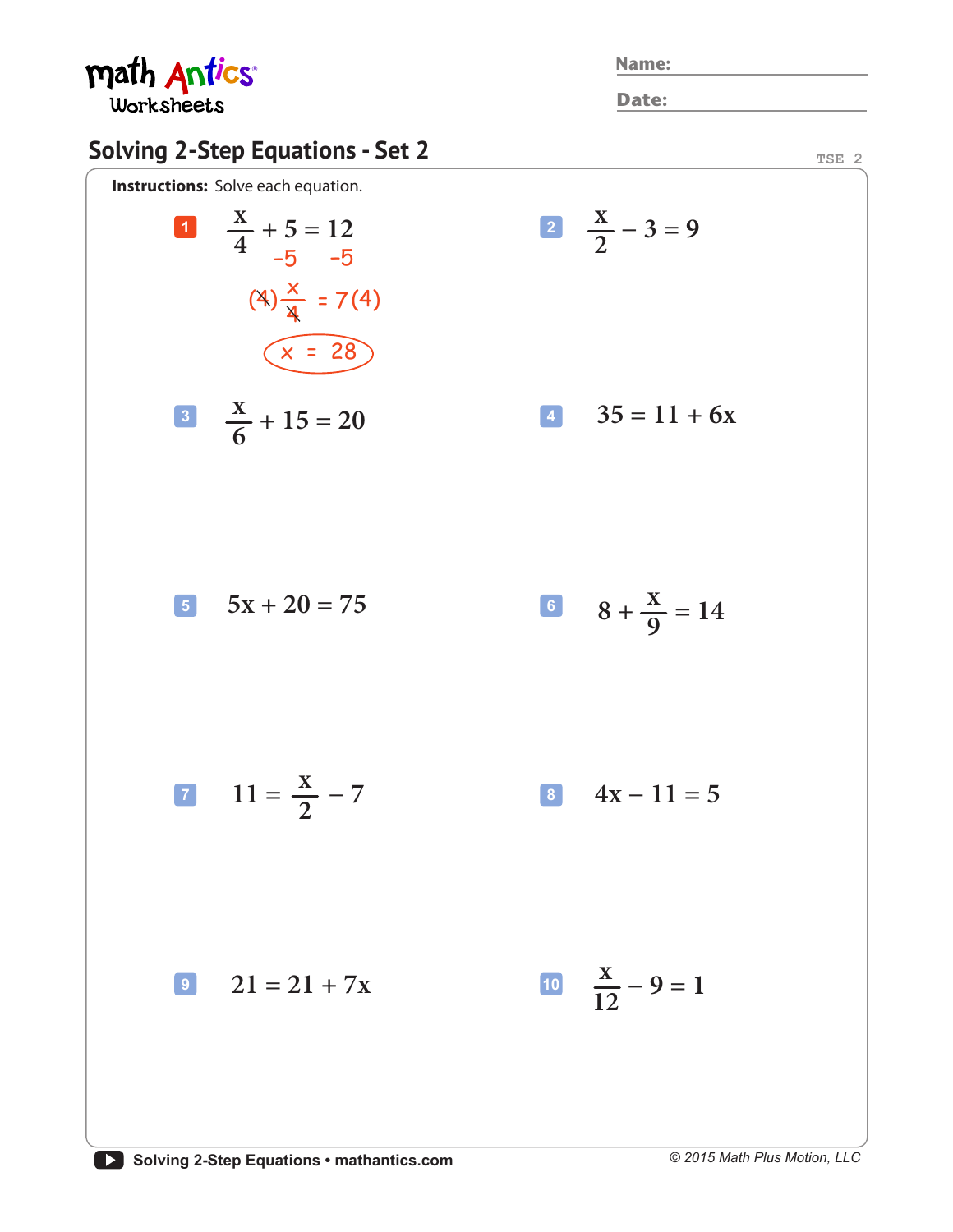math Antics® **Name: Date:** Worksheets **Solving 2-Step Equations (with Groups) TSE 3 Instructions:** Solve each equation. **2**  $5(x+6) = 40$  $3(x - 5) = 18$ **1**  $3(X-5) = 18$  2 3 3  $x - 5 = 6$ +5 +5  $\widehat{x} = 11$ **x − 15**  $\frac{x+9}{2} = 5$ **= 3 2 4**  $\frac{3 + x}{7} = 4$ **5**  $32 = 8(x + 1)$  **6 7 6(x – 11)** = 42 **7 8 x − 10 = 7 9**

**9 10** $(x + 2) = 70$ 

 $\frac{x+5}{4} = 14$ **4**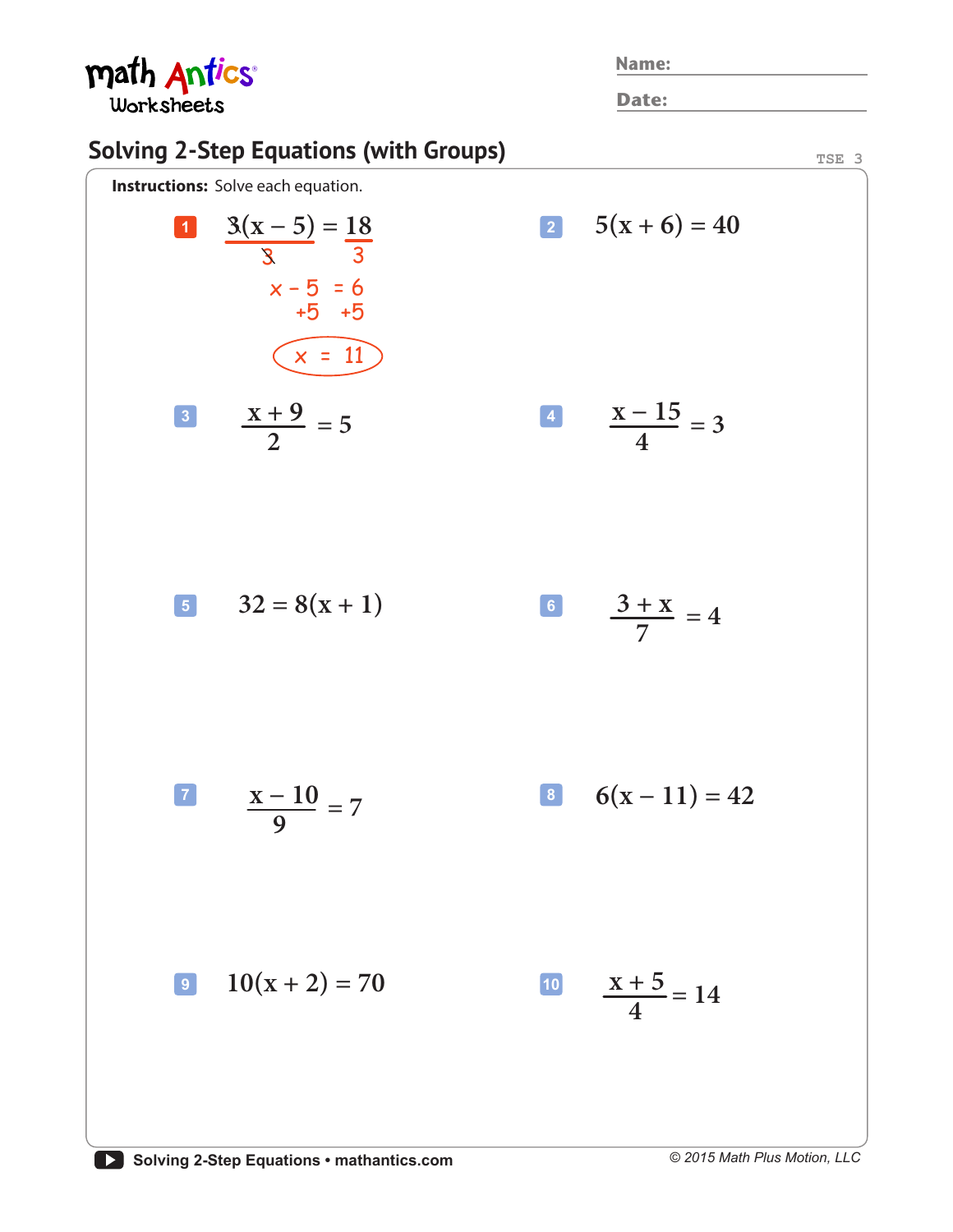

**Name:**

**Date:**

## **Solving "Tricky" 2-Step Equations**

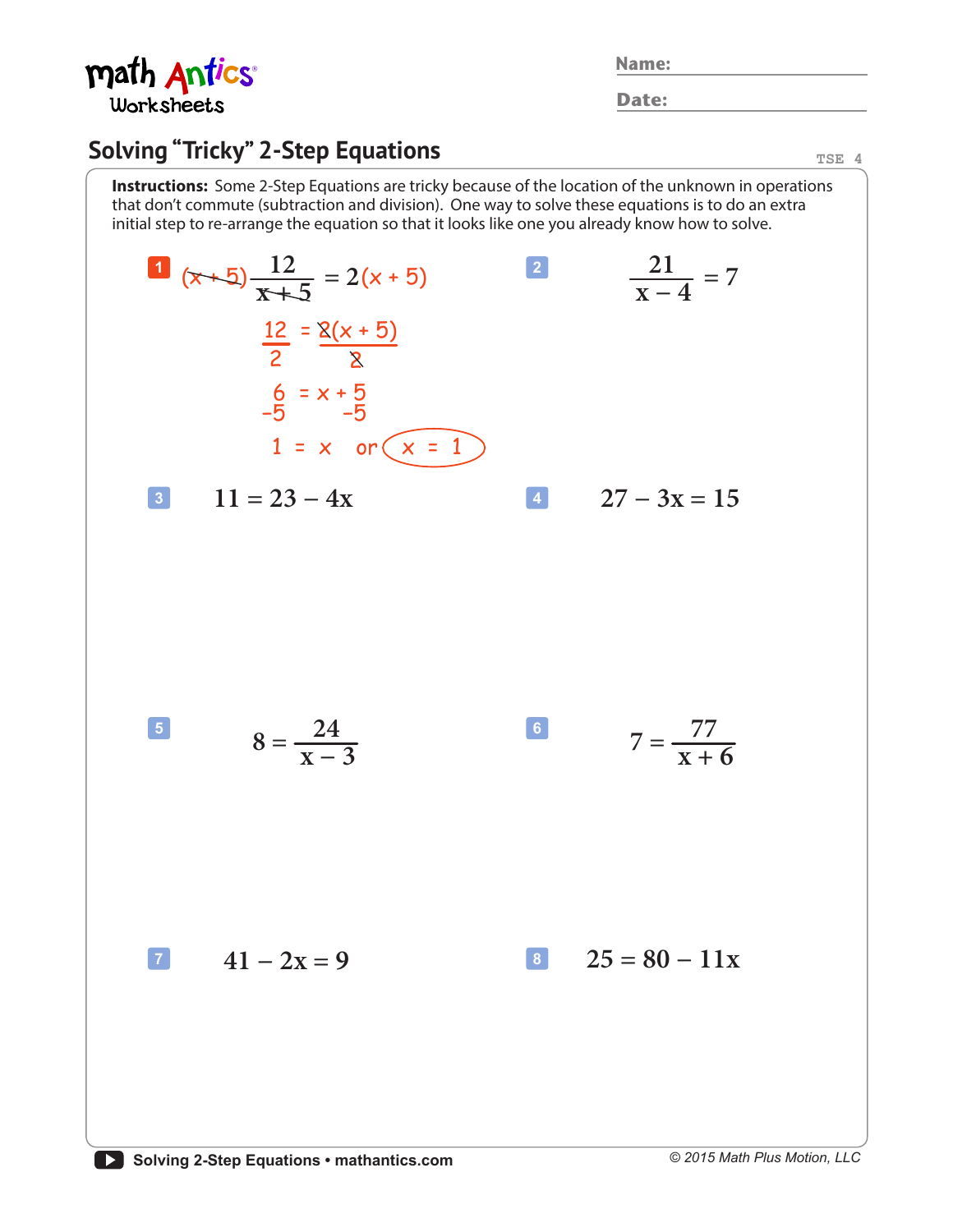| math Antics<br>Worksheets                                                                                  |                             |              | <b>Name:</b>                 |  |  |  |
|------------------------------------------------------------------------------------------------------------|-----------------------------|--------------|------------------------------|--|--|--|
|                                                                                                            |                             | Date:        |                              |  |  |  |
| <b>Solving 2-Step Equations (with decimals)</b><br>TSE 5                                                   |                             |              |                              |  |  |  |
| Instructions: Solve each equation. You can use a calculator to do the decimal arithmetic if you'd like to. |                             |              |                              |  |  |  |
| $\vert$ 1                                                                                                  | $1.5 + 2x = 12.5$           |              | 2 $3.5(x+0.2) = 7$           |  |  |  |
|                                                                                                            | $\frac{x+6.1}{2} = 3.4$     |              | $\frac{x-3}{2.8} = 1.2$      |  |  |  |
|                                                                                                            | $4(x-1.9) = 5.2$            |              | 6 $\frac{X}{11} + 3.6 = 4.3$ |  |  |  |
|                                                                                                            | $\frac{x-2.5}{9} = 4.5$     | 8            | $3x + 1.8 = 7.2$             |  |  |  |
|                                                                                                            | $\frac{8}{0.4} - 2.3 = 7.2$ | $\boxed{10}$ | $\frac{x+1.7}{3.1} = 6$      |  |  |  |